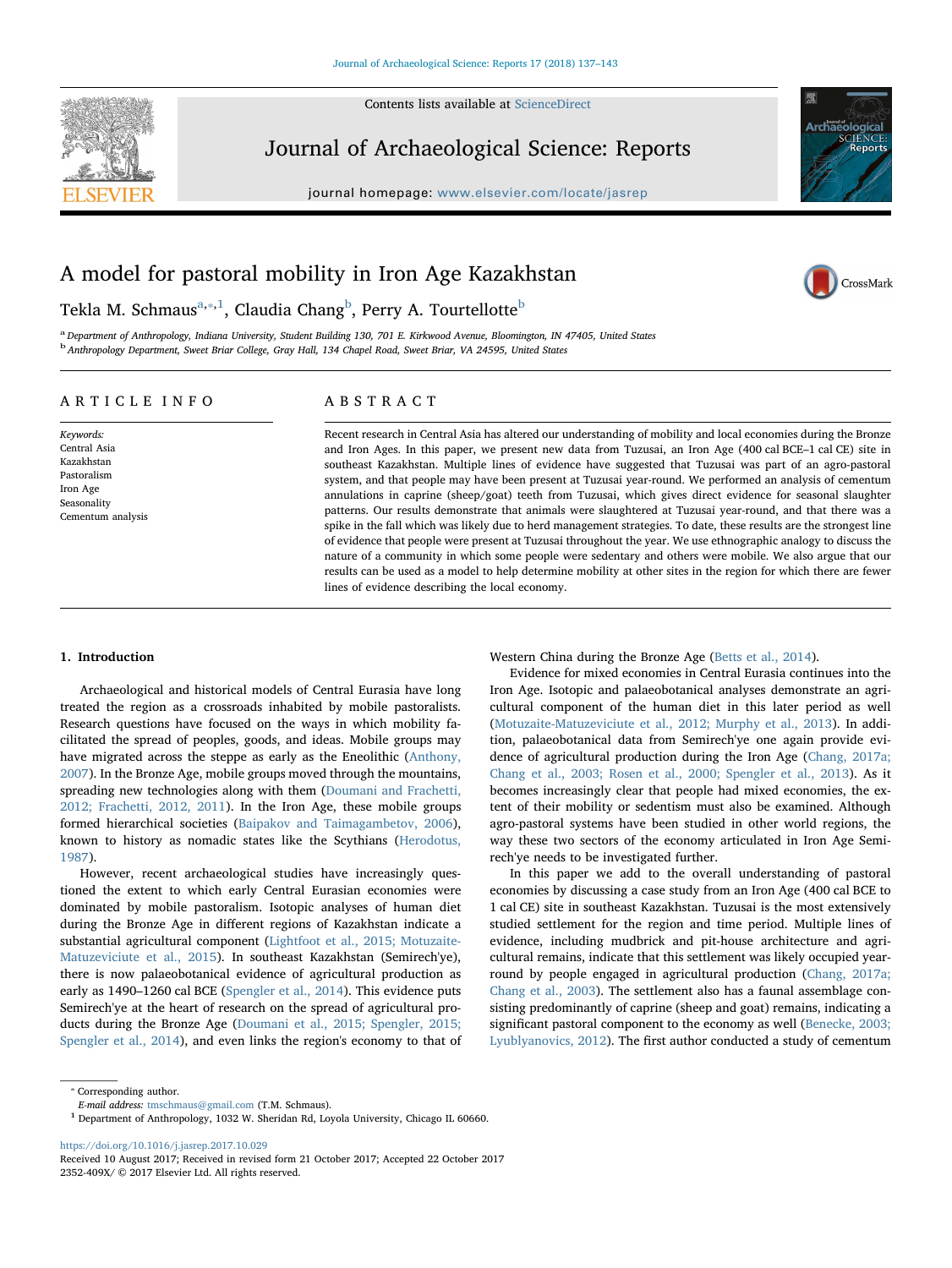annulations in caprine teeth in order to determine the seasonality of occupation at Tuzusai, and to explore whether this line of evidence can be used to create a model for how agro-pastoral communities in Semirech'ye managed herd movement.

The application of cementum annulation data to determine season of occupation at an agro-pastoral settlement poses a novel challenge for two reasons. First, the seasonal occupation patterns of the inhabitants of the site are often difficult to substantiate archaeologically, and second, evidence drawn from faunal collections may indicate either seasonal occupation or seasonal patterning in butchering. Thus, we discuss analytical methods for using the cementum data to distinguish year-round occupation at a settlement from statistical noise. We also use ethnographic analogy and other lines of evidence to refine our model for occupation in one season or in multiple seasons. For example, based on the architecture and agriculture found at Tuzusai, we would expect at least part of the population to be present throughout the year. Our analysis will help to determine whether people also kept animals with them throughout the year, or whether some part of the population moved seasonally with the animals.

#### 2. Background

#### 2.1. Region

The Semirech'ye region of southeastern Kazakhstan is a large, circumscribed geographic area. The name means "seven rivers," and refers to the rivers that feed Lake Balkhash. These rivers begin to the southeast, in the Tian Shan and the Dzungarian Alatau ranges, where they are fed by glacial meltwaters. The mountain ranges mark the southern and eastern limits of the region, and Lake Balkhash marks the northern and western limits. Compared to the surrounding steppe, many parts of Semirech'ye are and were a relative oasis. The rivers provide yearround access to water, the gradations in elevation provide ample pasturage for herds, and there are locations where agriculture is possible (Fig. 1).

The archaeological record from the Iron Age (first millennium BCE) in Semirech'ye is similar to the archaeological record for this period in other parts of the steppe. In the standard view for this period in

Eurasian history, local economies consisted of mobile pastoralism combined with limited fishing and hunting. In addition, because populations were mobile, most settlements would not be visible archaeologically (Cribb, 1991). Thus, the majority of data come from kurgan burials that contain the "Scythian Triad" of grave goods. The kurgans in Semirech'ye are among the largest in the eastern steppe. The burial complexes at Issyk (Akishev, 1978) and Besshatyr are well known for their size and opulence. The complex at Issyk is located due east of the Talgar alluvial fan, about 25 km from some of the first settlements excavated in the region.

Beginning in the late 1990s, Chang and Tourtellote conducted pedestrian survey in the Talgar alluvial fan (Chang et al., 2002). Survey covered three different altitudinal zones, demarcated as follows:

For the high elevation range, the upper boundary was set at the upper limit for conducting upland agriculture in this part of the Tian Shan. At all elevations, surveys documented both burial complexes and artifact scatters consisting of ceramics and faunal remains. These artifact scatters are identified as sites that include the Bronze Age (2500 BCE) to the contemporary period. The highest concentration of sites was documented at low elevation, on the Talgar Fan. Subsequent excavation focused on artifact scatters from the Iron Age on the Talgar Fan (1150 m.a.s.l. to 550 m.a.s.l.). The three excavated settlements were occupied from 400 cal BCE to 1 cal CE (Table 1).

Three settlements have been the focus of excavation: Tuzusai, Tseganka 8, and Taldy Bulak 2. All three settlements have faunal assemblages that are all 60 to 70% caprine, with the remainder being primarily cattle and horse (Benecke, 2003). Furthermore, all three settlements have evidence of mud-brick architecture, storage pits for agricultural products, and pit-house style dwellings with multiple replastering events on floor surfaces. The presence of agricultural products has been demonstrated through phytolith analysis (Rosen et al., 2000), and supported by macrobotanical analysis at Tuzusai (Spengler et al., 2013) (Table 2).

The macrobotanical analysis contained domestic grains in all contexts sampled, but the storage pits contained little to no chaff, which Spengler et al. (2013) suggest is indicative of intensive agricultural production. They argue that people practicing more opportunistic agriculture would not bother to clean the grain as thoroughly. The case

> Fig. 1. Location of site. Map created using Natural Earth data in QGIS.